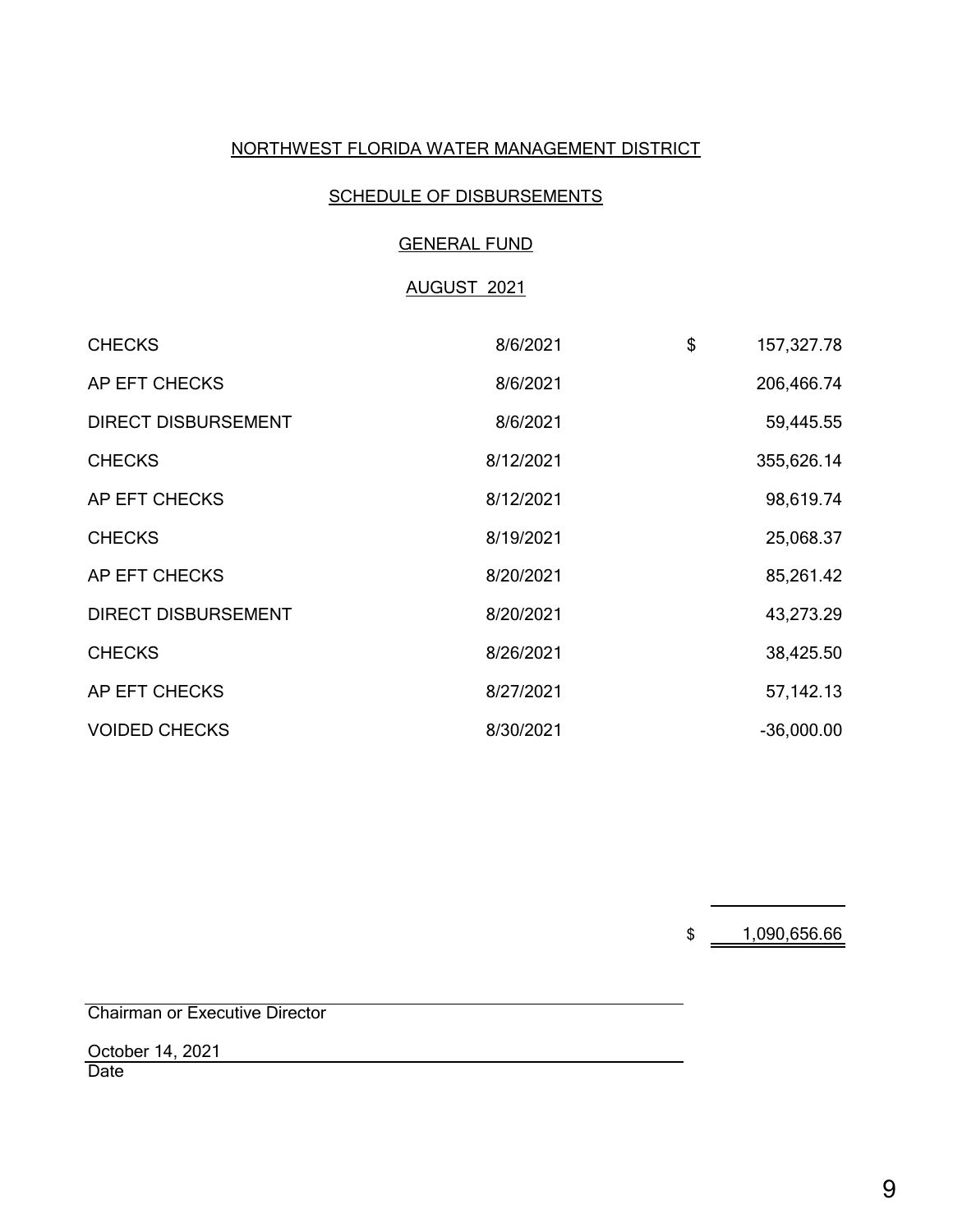| <b>VENDOR</b> | <b>NAME</b>                             | <b>CHECK DATE</b> |            | INVOICE NET INVOICE DESCRIPTION         |
|---------------|-----------------------------------------|-------------------|------------|-----------------------------------------|
| 95            | AT&T                                    | 08/05/2021        | 349.20     | <b>PHONE SERVICE - EFO</b>              |
| 1616          | BLUE CROSS/BLUE SHIELD OF FLORIDA       | 08/05/2021        | 630.20     | MEDICARE INSURANCE                      |
| 1859          | FL DEPT. OF ENVIRONMENTAL PROTECTION    | 08/05/2021        | 944.00     | LABORATORY ANALYSIS - ECONFINA          |
| 1859          | FL DEPT. OF ENVIRONMENTAL PROTECTION    | 08/05/2021        | 4,646.10   | LABORATORY ANALYSIS - GROUNDWA          |
| 2241          | DEPT. OF THE INTERIOR - USGS            | 08/05/2021        | 23,431.66  | JOINT FUNDING AGREEMENT JFA002          |
| 5426          | DIVERSIFIED PROFESSIONAL SERVICES CORP  | 08/05/2021        | 15,250.00  | MOVE STAIRS FROM BLUE SPRING T          |
| 2679          | <b>EXPRESS FORESTRY SERVICE, LLC</b>    | 08/05/2021        | 86,774.00  | 2021 SAND PINE ERADICATION SER          |
| 2679          | <b>EXPRESS FORESTRY SERVICE, LLC</b>    | 08/05/2021        |            | 4,338.70 RETURN PERFORMANCE BOND        |
| 391           | <b>GADSDEN COUNTY TAX COLLECTOR</b>     | 08/05/2021        | 139.55     | TAG AND TITLE FOR 2020 LANDS F          |
| 259           | LEON COUNTY TAX COLLECTOR               | 08/05/2021        | 80.03      | <b>POSTAGE</b>                          |
| 5794          | LUCAS KILLAM                            | 08/05/2021        | 2,200.00   | MULCH DAM AT FRANK REEDER LOOP          |
| 5550          | NORTHSTAR CONTRACTING GROUP, INC.       | 08/05/2021        |            | 2,800.00 PHASE I ESA FOR PETTY TRACT    |
| 5610          | OKALOOSA-WALTON SECURITY & SURVEILLANCE | 08/05/2021        | 75.00      | <b>DFS SECURITY</b>                     |
| 4832          | <b>SUN LIFE FINANCIAL</b>               | 08/05/2021        | 80.10      | PREPAID DENTAL ACCT 5                   |
| 4832          | <b>SUN LIFE FINANCIAL</b>               | 08/05/2021        |            | 5,593.97 PPO DENTAL ACCT 4              |
| 4834          | <b>SUN LIFE FINANCIAL</b>               | 08/05/2021        | 79.13      | EAP ACCT 7                              |
| 4834          | <b>SUN LIFE FINANCIAL</b>               | 08/05/2021        |            | 927.78 AD&D ACCT 1                      |
| 4834          | <b>SUN LIFE FINANCIAL</b>               | 08/05/2021        | 2,818.09   | <b>VOL LIFE ACCT 2</b>                  |
| 4833          | <b>SUN LIFE FINANCIAL</b>               | 08/05/2021        |            | 963.87 VOL LTD ACCT 3                   |
| 5250          | SUN LIFE FINANCIAL - VISION             | 08/05/2021        | 568.86     | VISION ACCT 6                           |
| 5737          | TELECHECK SERVICES, INC.                | 08/05/2021        | 50.13      | FEES FOR ONLINE PAYMENTS                |
| 4968          | WANTMAN GROUP, INC.                     | 08/05/2021        |            | 4,387.41 AS NEEDED PROFESSIONAL SURVEYI |
| 4626          | WASTE PRO OF FLORIDA, INC               | 08/05/2021        | 200.00     | DUMPSTER FOR ECONFINA OFFICE A          |
|               | <b>TOTAL CHECKS</b>                     |                   | 157,327.78 |                                         |

| 3293 | ANGUS G. ANDREWS, JR.           | 08/06/2021 | 8,125.00 ENCUMBER LEASE AGREEMENT - CON  |
|------|---------------------------------|------------|------------------------------------------|
| 5028 | <b>AQUATIC INFORMATICS INC</b>  | 08/06/2021 | 18,000.00 AQUARIUS SAMPLES - 1 YEAR SUBS |
| 4845 | CALHOUN COUNTY SHERIFF'S OFFICE | 08/06/2021 | 1,937.32 LAW ENFORCEMENT - CONTRACT NO   |
| 1617 | CAPITAL HEALTH PLAN             | 08/06/2021 | 82,809.38 MEDICAL INSURANCE              |
| 5729 | CHIPOLA FORESTRY SERVICES LLC   | 08/06/2021 | 15,750.00 HURRICANE DEBRIS SERVICES      |
| 1948 | DELL MARKETING L.P.             | 08/06/2021 | 2,612.83 (11) WD19TBS DELL LAPTOP THUND  |
| 3126 | DEWBERRY ENGINEERS, INC         | 08/06/2021 | 15,500.00 WATER RESOURCES PROJECT SUPPOR |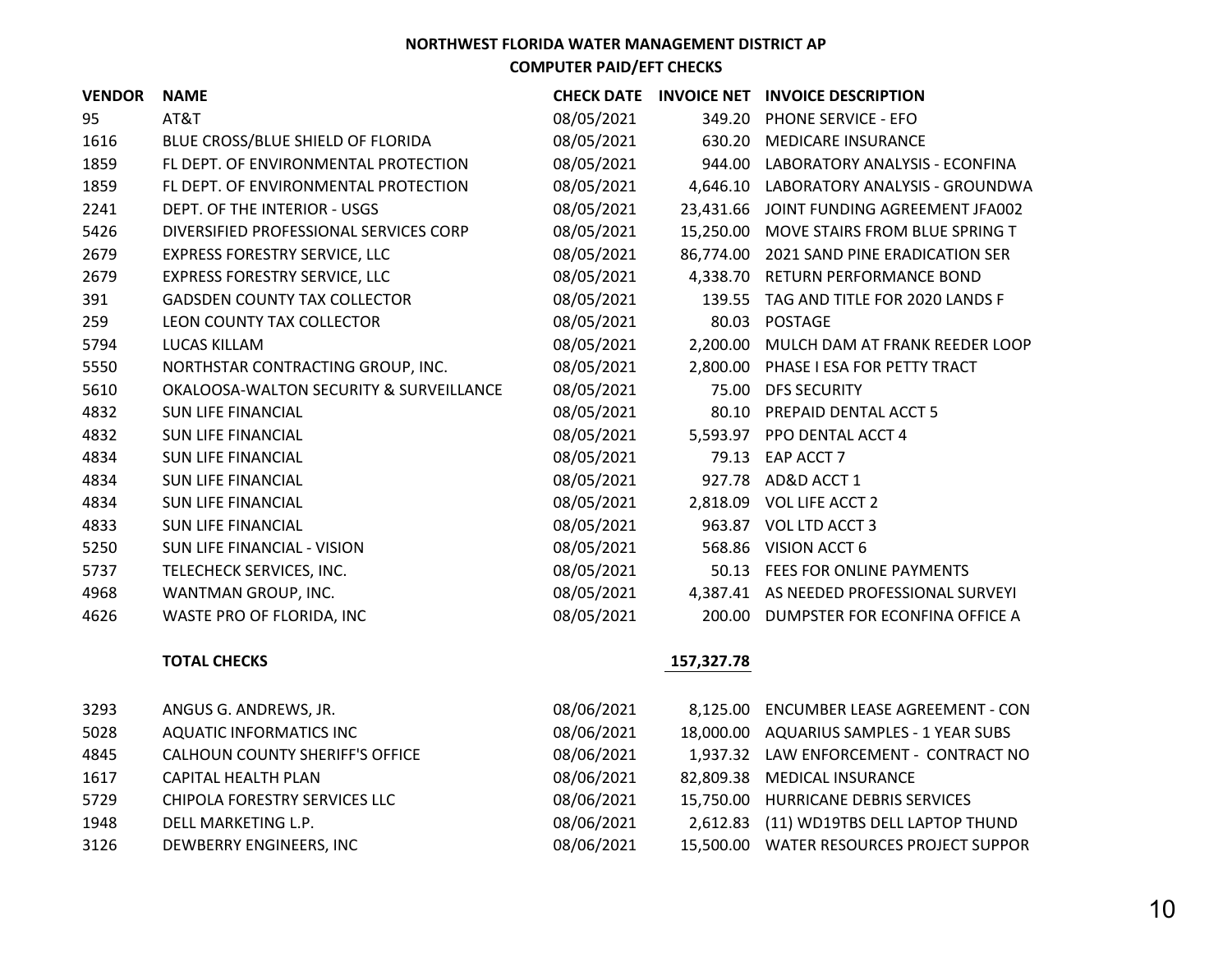### **NORTHWEST FLORIDA WATER MANAGEMENT DISTRICT AP**

**COMPUTER PAID/EFT CHECKS**

| 3126 | DEWBERRY ENGINEERS, INC             | 08/06/2021 |            | 15,374.50 RISK MAP PROGRAM SUPPORT         |
|------|-------------------------------------|------------|------------|--------------------------------------------|
| 45   | <b>DMS</b>                          | 08/06/2021 |            | 662.93 DEFUNIAK LOCAL                      |
| 45   | <b>DMS</b>                          | 08/06/2021 |            | 1,966.81 DEFUNIAK ETHERNET & LONG DISTANCE |
| 45   | <b>DMS</b>                          | 08/06/2021 |            | 26.04 CONFERENCE CALLS                     |
| 45   | <b>DMS</b>                          | 08/06/2021 |            | 1,605.63 HQ LOCAL                          |
| 45   | <b>DMS</b>                          | 08/06/2021 |            | 45.71 HQ LONG DISTANCE                     |
| 45   | <b>DMS</b>                          | 08/06/2021 | 93.08      | <b>MILTON LOCAL</b>                        |
| 45   | <b>DMS</b>                          | 08/06/2021 |            | 1.94 MILTON LONG DISTANCE                  |
| 45   | <b>DMS</b>                          | 08/06/2021 | 53.56      | AIR CARDS & HOTSPOTS                       |
| 45   | <b>DMS</b>                          | 08/06/2021 |            | 8,709.94 HQ ETHERNET                       |
| 45   | <b>DMS</b>                          | 08/06/2021 |            | 0.07 LAN PORTS & INTRANET/INTERNET         |
| 45   | <b>DMS</b>                          | 08/06/2021 |            | 31.49 LAN PORTS & INTRANET/INTERNET        |
| 2702 | <b>FISH AND WILDLIFE</b>            | 08/06/2021 |            | 20,330.23 COOPERATIVE MANAGEMENT SAND HI   |
| 5368 | KOUNTRY RENTAL NWF, INC.            | 08/06/2021 |            | 10,560.00 PORTABLE & COMPOST TOILET SERV   |
| 5368 | KOUNTRY RENTAL NWF, INC.            | 08/06/2021 |            | 207.50 CLEANING OF ECONFINA OFFICE AN      |
| 5651 | <b>SGS TECHNOLOGIE, LLC</b>         | 08/06/2021 |            | 373.33 HOSTINA AND MAINTAINING DISTRI      |
| 4091 | THE SHOE BOX                        | 08/06/2021 | 187.25     | UNIFORM FOR GOVERNING BOARD ME             |
| 3104 | SOUTHERN WATER SERVICES, LLC        | 08/06/2021 |            | 250.00 QUARTERLY SAMPLING FOR ECONFIN      |
| 4799 | STAPLES CONTRACT & COMMERCIAL, INC. | 08/06/2021 | 21.57      | <b>OFFICE SUPPLIES</b>                     |
| 5656 | <b>JASON STORRS</b>                 | 08/06/2021 |            | 90.00 TRAVEL REIMBURSEMENT                 |
| 5675 | TONY KELLY HEATING & A/C            | 08/06/2021 |            | 475.00 UPSIZING TO 8INCH LINE AND RED      |
| 3454 | USDA, APHIS, WILDLIFE SERVICES      | 08/06/2021 |            | 665.63 COOPERATIVE SERVICE FOR BEAVER      |
|      | <b>TOTAL ACH TRANSFER</b>           |            | 206,466.74 |                                            |
| 1616 | BLUE CROSS/BLUE SHIELD OF FLORIDA   | 08/06/2021 |            | 57,045.49 MEDICAL INSURANCE                |
| 1616 | BLUE CROSS/BLUE SHIELD OF FLORIDA   | 08/06/2021 |            | 2,400.06 RETIREE INSURANCE                 |
|      | <b>TOTAL DIRECT DISBURSEMENTS</b>   |            | 59,445.55  |                                            |
|      | <b>TOTAL AP</b>                     |            | 423,240.07 |                                            |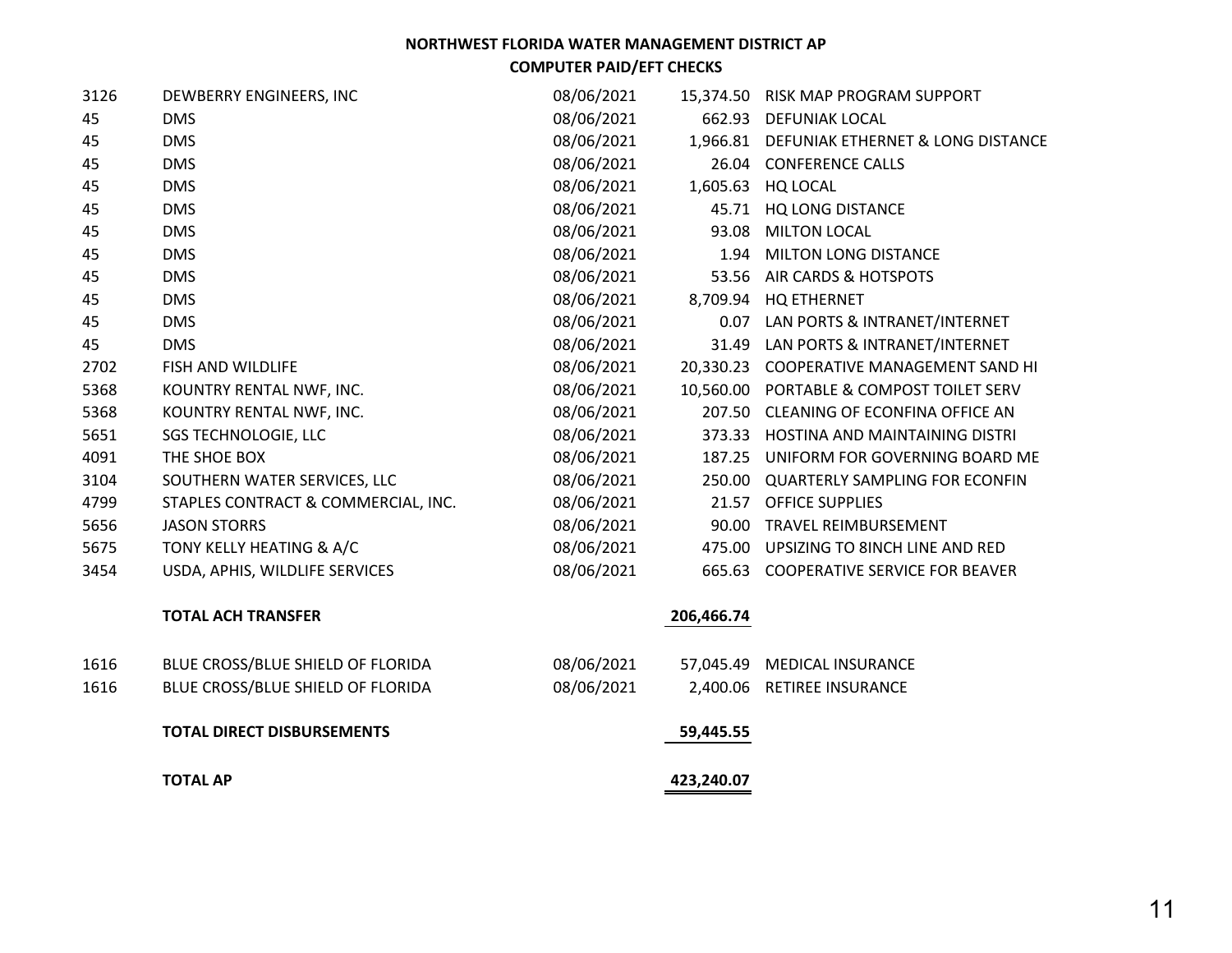| <b>VENDOR</b> | <b>NAME</b>                        | <b>CHECK DATE</b> |            | <b>INVOICE NET INVOICE DESCRIPTION</b>   |
|---------------|------------------------------------|-------------------|------------|------------------------------------------|
| 5028          | AQUATIC INFORMATICS INC            | 08/12/2021        | 18,000.00  | <b>AQUARIUS SAMPLES - 1 YEAR SUBS</b>    |
| 4748          | <b>EAST MILTON WATER SYSTEM</b>    | 08/12/2021        | 10.00      | <b>WATER - MILTON OFFICE</b>             |
| 916           | <b>GULF POWER COMPANY</b>          | 08/12/2021        | 566.38     | <b>ELECTRIC - MILTON FIELD OFFICE</b>    |
| 4033          | JOHNSTON TRUCKING, LLC             | 08/12/2021        |            | 15,347.17 REVEL TRACT ROAD MATERIALS     |
| 277           | LIBERTY CO. PROPERTY APPRAISER     | 08/12/2021        |            | 226.51 4TH QTR FY 20-21                  |
| 2299          | LIBERTY COUNTY SOLID WASTE         | 08/12/2021        | 32.00      | SOLID WASTE DUMPSTER-FL RIVER            |
| 5613          | LYLE MACHINERY CO.                 | 08/12/2021        |            | 931.47 BOBCAT PARTS                      |
| 5338          | CLYDE R MONEYHAM, JR.              | 08/12/2021        | 12,375.00  | AG COST SHARE AGREEMENT                  |
| 5802          | MURPHY CASSIDY DIESEL REPAIRS      | 08/12/2021        | 1,216.53   | <b>REPAIRS VEHICLE 2413</b>              |
| 4876          | NORTH AMERICAN FARMS, INC.         | 08/12/2021        |            | 249,447.38 AG COST SHARE AGREEMENT       |
| 5764          | SOUTHERN CLEANING SUPPLY LLC       | 08/12/2021        | 1,078.10   | <b>SUPPLIES</b>                          |
| 110           | TALQUIN ELECTRIC COOPERATIVE, INC. | 08/12/2021        |            | 89.20 SECURITY LIGHTS - HQ               |
| 110           | TALQUIN ELECTRIC COOPERATIVE, INC. | 08/12/2021        |            | 265.00 WATER/SEWER - HQ                  |
| 110           | TALQUIN ELECTRIC COOPERATIVE, INC. | 08/12/2021        |            | 3,539.36 ELECTRIC - HQ                   |
| 5801          | TALQUIN PORTABLE RESTROOMS, INC    | 08/12/2021        | 250.00     | PORTABLE TOILETS FOR HQ DUE TO           |
| 5161          | TEN-8 FIRE EQUIPMENT, INC.         | 08/12/2021        |            | 13,894.10 SKID UNIT FOR RX BURN/FIRE SUP |
| 5786          | TRUCK AND AUTO CLINIC LLC          | 08/12/2021        | 109.99     | RUNNING PURCHASE ORDER-VEHICLE           |
| 5337          | VANASSEE HANGEN BRUSTLIN, INC.     | 08/12/2021        |            | 5,920.00 AS NEEDED HYDROLOGICAL SERVICE  |
| 5060          | EXTREME LOGISTICS GULF COAST, LLC  | 08/12/2021        | 200.00     | RENTAL & SERVICE OF PORTABLE T           |
| 5060          | EXTREME LOGISTICS GULF COAST, LLC  | 08/12/2021        | 370.00     | RENTAL & SERVICE OF PORTABLE T           |
| 5060          | EXTREME LOGISTICS GULF COAST, LLC  | 08/12/2021        | 115.00     | RENTAL & SERVICE OF PORTABLE T           |
| 5060          | EXTREME LOGISTICS GULF COAST, LLC  | 08/12/2021        | 200.00     | RENTAL & SERVICE OF PORTABLE T           |
| 5060          | EXTREME LOGISTICS GULF COAST, LLC  | 08/12/2021        | 115.00     | RENTAL & SERVICE OF PORTABLE T           |
| 5060          | EXTREME LOGISTICS GULF COAST, LLC  | 08/12/2021        | 230.00     | RENTAL & SERVICE OF PORTABLE T           |
| 5060          | EXTREME LOGISTICS GULF COAST, LLC  | 08/12/2021        | 230.00     | RENTAL & SERVICE OF PORTABLE T           |
| 5060          | EXTREME LOGISTICS GULF COAST, LLC  | 08/12/2021        | 115.00     | RENTAL & SERVICE OF PORTABLE T           |
| 5060          | EXTREME LOGISTICS GULF COAST, LLC  | 08/12/2021        | 200.00     | RENTAL & SERVICE OF PORTABLE T           |
| 5060          | EXTREME LOGISTICS GULF COAST, LLC  | 08/12/2021        |            | 115.00 RENTAL & SERVICE OF PORTABLE T    |
| 2320          | YSI INCORPORATED                   | 08/12/2021        | 30,437.95  | METERING/GAGING EQUIPMENT - AD           |
|               | <b>TOTAL CHECKS</b>                |                   | 355,626.14 |                                          |

APPLIED TECHNOLOGY AND MANAGEMENT, INC. 08/13/2021 22,359.47 AS NEEDED HYDROLOGICAL AND ECO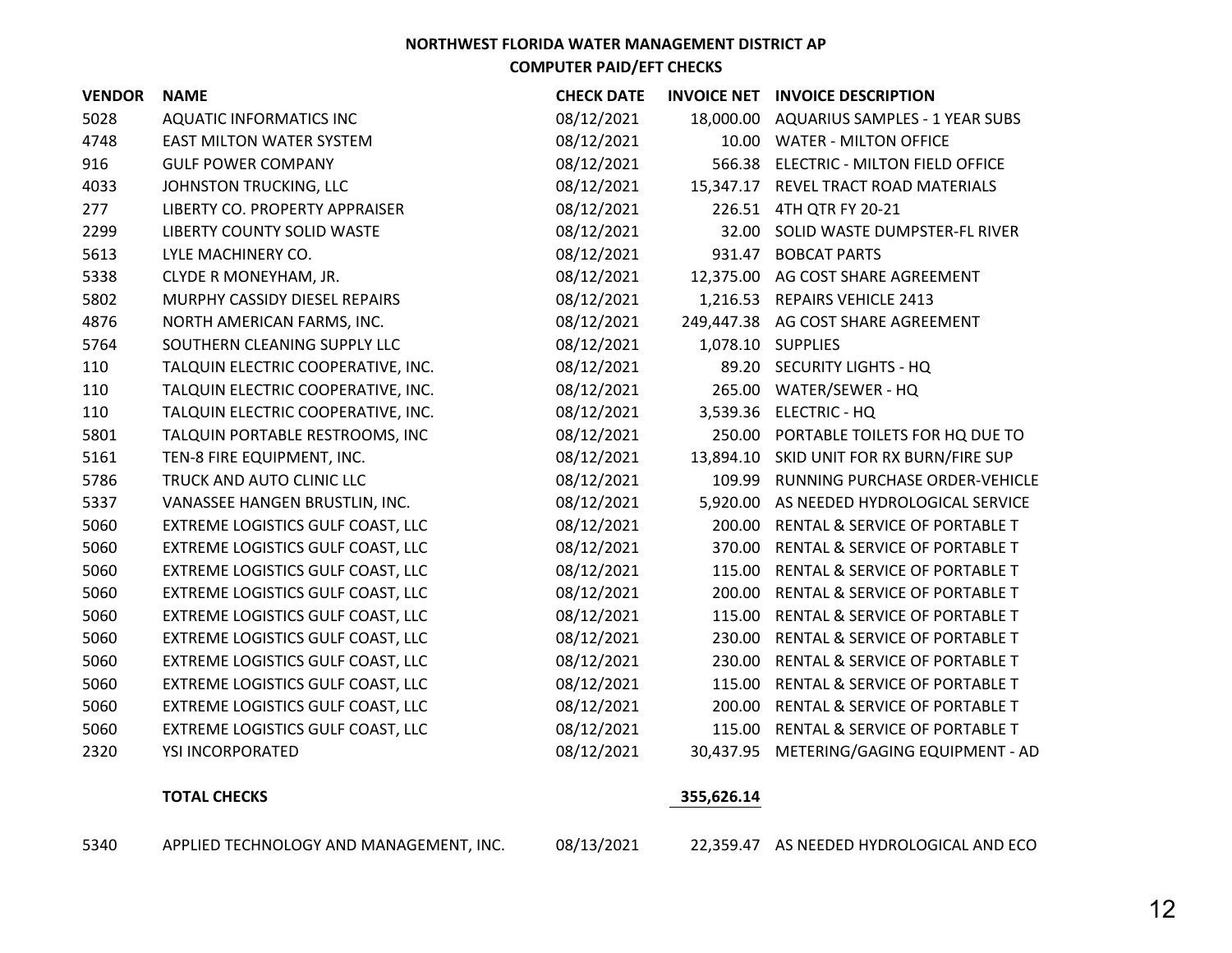# **NORTHWEST FLORIDA WATER MANAGEMENT DISTRICT AP**

**COMPUTER PAID/EFT CHECKS**

| 2702 | <b>FISH AND WILDLIFE</b>                 | 08/13/2021 | 6,095.85  | LAW ENFORCEMENT-CONTRACT NO. 1 |
|------|------------------------------------------|------------|-----------|--------------------------------|
| 2702 | FISH AND WILDLIFE                        | 08/13/2021 | 3,007.19  | LAW ENFORCEMENT-CONTRACT NO. 1 |
| 4961 | PETER FOLLAND                            | 08/13/2021 | 90.00     | <b>TRAVEL REIMBURSEMENT</b>    |
| 3337 | <b>FORESTECH CONSULTING</b>              | 08/13/2021 | 750.00    | SUPPORT, TRAINING AND HOSTING  |
| 5701 | <b>GRICE &amp; SON PORT A POTTI, LLC</b> | 08/13/2021 | 380.00    | PORTABLE TOILETS               |
| 3942 | A & W VENTURES, L.C.                     | 08/13/2021 | 156.34    | PORTABLE TOILET FOR PHIPPS PAR |
| 5328 | <b>HSW CONSULTING LLC</b>                | 08/13/2021 | 2.835.00  | AS NEEDED HYDROLOGICAL, ECOLOG |
| 5328 | HSW CONSULTING LLC                       | 08/13/2021 | 1,652.50  | AS NEEDED HYDROLOGICAL, ECOLOG |
| 5368 | KOUNTRY RENTAL NWF, INC.                 | 08/13/2021 | 180.00    | PORTABLE & COMPOST TOILET SERV |
| 5146 | MICHAEL CORRIE MANNION                   | 08/13/2021 | 2,725.80  | STAFF AUGMENTATION FOR CUSTOM  |
| 3813 | PENNINGTON, P.A.                         | 08/13/2021 | 5,160.00  | <b>LEGAL COUNSEL</b>           |
| 5614 | ZACHARY J. SELLERS                       | 08/13/2021 | 826.87    | DEFUNIAK OFFICE JANITORIAL     |
| 4955 | TERRY'S HOME & LAWN MAINTENANCE, INC.    | 08/13/2021 | 3,526.90  | RECREATION SITE CLEANUP-CONTRA |
| 4955 | TERRY'S HOME & LAWN MAINTENANCE, INC.    | 08/13/2021 | 200.00    | JANITORIAL SERVICES FOR MILTON |
| 3696 | URS CORPORATION                          | 08/13/2021 | 9,815.20  | 110 ENHANCED COASTAL FLOOD RIS |
| 3696 | <b>URS CORPORATION</b>                   | 08/13/2021 | 2,965.00  | 75 SANTA ROSA CO DFIRM UPDATE  |
| 5218 | WAGEWORKS, INC.                          | 08/13/2021 | 56.55     | <b>COBRA ADMINISTRATION</b>    |
| 4968 | WANTMAN GROUP, INC.                      | 08/13/2021 | 17,295.07 | AS NEEDED PROFESSIONAL SURVEYI |
| 4968 | WANTMAN GROUP, INC.                      | 08/13/2021 | 18,542.00 | ANDERSON BOUNDRY SURVEY - ENCU |

### **TOTAL ACH TRANSFER**

 **98,619.74**

**TOTAL AP 454,245.88**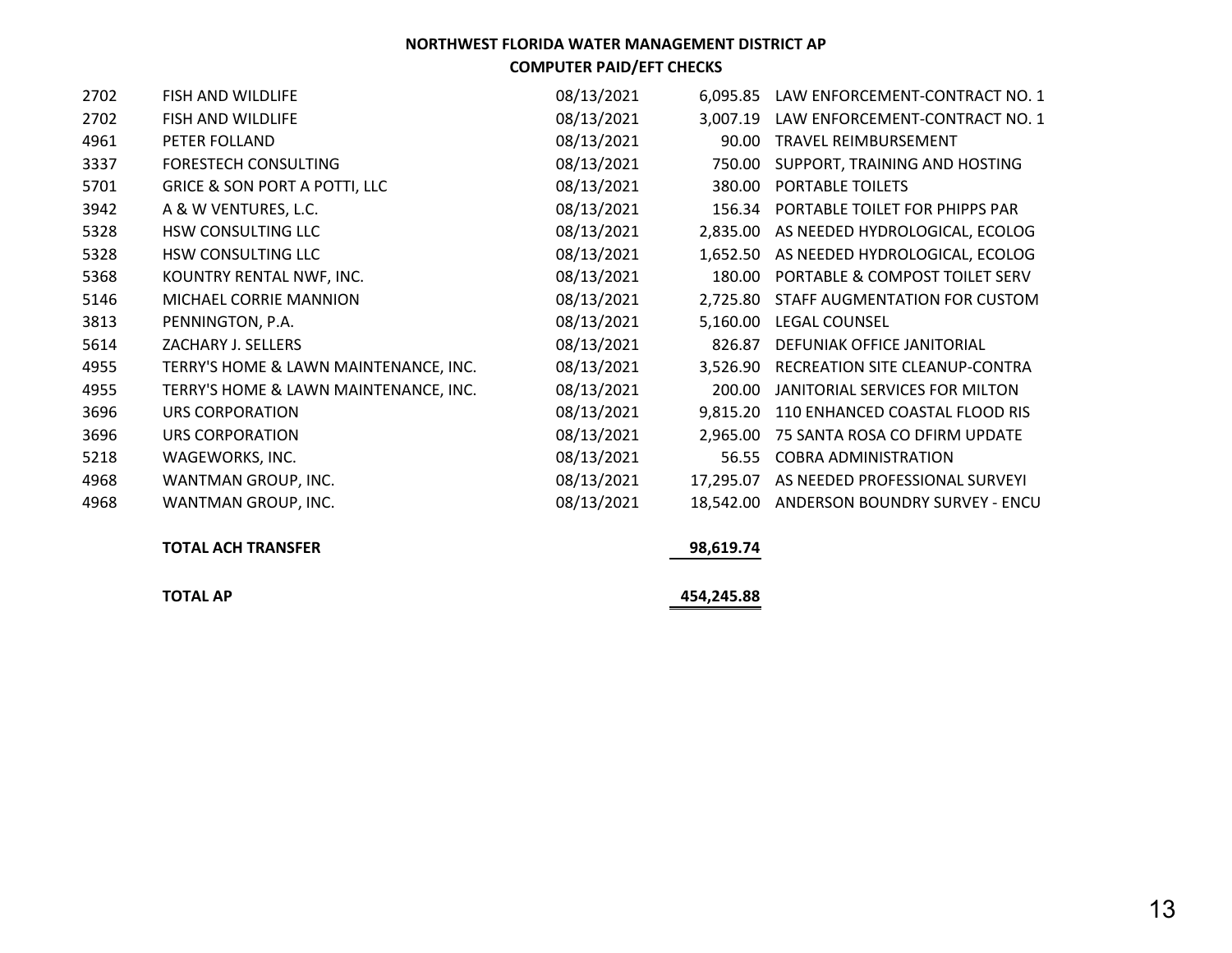### **NORTHWEST FLORIDA WATER MANAGEMENT DISTRICT AP**

**COMPUTER PAID/EFT CHECKS**

| <b>VENDOR</b> | <b>NAME</b>                              | <b>CHECK DATE</b> |           | INVOICE NET INVOICE DESCRIPTION          |
|---------------|------------------------------------------|-------------------|-----------|------------------------------------------|
| 3269          | CDW GOVERNMENT, INC.                     | 08/19/2021        |           | 13,782.00 DELL NETWORKING SWITCH PURCHAS |
| 4676          | <b>CITY OF MILTON FLORIDA</b>            | 08/19/2021        |           | 20.70 SEWER MILTON OFFICE                |
| 4676          | <b>CITY OF MILTON FLORIDA</b>            | 08/19/2021        | 72.73     | <b>DUMPSTER SERVICE</b>                  |
| 26            | FL. SECRETARY OF STATE DIV OF ADMIN SERV | 08/19/2021        |           | 24.22 RFP 21-003 HYDROLOGICAL SERVIC     |
| 26            | FL. SECRETARY OF STATE DIV OF ADMIN SERV | 08/19/2021        |           | 29.54 FAR AD - RFP 21-002 - PROPERTY     |
| 26            | FL. SECRETARY OF STATE DIV OF ADMIN SERV | 08/19/2021        |           | 32.62 FAR AD - ITB - 21B-009 - SAW P     |
| 26            | FL. SECRETARY OF STATE DIV OF ADMIN SERV | 08/19/2021        |           | 27.58 FAR AD - ITB - 21B-010 - RENTA     |
| 26            | FL. SECRETARY OF STATE DIV OF ADMIN SERV | 08/19/2021        |           | 26.88 FAR AD - ITB - 21B-011 - JANIT     |
| 26            | FL. SECRETARY OF STATE DIV OF ADMIN SERV | 08/19/2021        |           | 26.60 FAR AD - ITB - 21B-012 - REC S     |
| 698           | KONICA MINOLTA BUSINESS SOLUTIONS USA    | 08/19/2021        |           | 201.38 KONICA MINOLTA COPIER LEASE RE    |
| 698           | KONICA MINOLTA BUSINESS SOLUTIONS USA    | 08/19/2021        |           | 100.82 KONICA MINOLTA COPIER LEASE RE    |
| 698           | KONICA MINOLTA BUSINESS SOLUTIONS USA    | 08/19/2021        | 250.85    | KONICA MINOLTA COPIER LEASE RE           |
| 698           | KONICA MINOLTA BUSINESS SOLUTIONS USA    | 08/19/2021        | 374.84    | KONICA MINOLTA COPIER LEASE RE           |
| 698           | KONICA MINOLTA BUSINESS SOLUTIONS USA    | 08/19/2021        | 109.68    | KONICA MINOLTA COPIER LEASE RE           |
| 698           | KONICA MINOLTA BUSINESS SOLUTIONS USA    | 08/19/2021        | 216.85    | KONICA MINOLTA COPIER LEASE RE           |
| 698           | KONICA MINOLTA BUSINESS SOLUTIONS USA    | 08/19/2021        | 204.38    | KONICA MINOLTA COPIER LEASE RE           |
| 698           | KONICA MINOLTA BUSINESS SOLUTIONS USA    | 08/19/2021        | 241.95    | KONICA MINOLTA COPIER LEASE RE           |
| 5076          | NORTHLAND MANUFACTURING, INC.            | 08/19/2021        | 506.80    | MASKS AND HAND SANITIZER FOR H           |
| 5251          | RANDSTAD NORTH AMERICA, INC.             | 08/19/2021        |           | 5,180.00 RANDSTAD PROFESSIONAL STAFF AU  |
| 5251          | RANDSTAD NORTH AMERICA, INC.             | 08/19/2021        |           | 1,665.00 RANDSTAD PROFESSIONAL STAFF AU  |
| 5801          | TALQUIN PORTABLE RESTROOMS, INC          | 08/19/2021        | 23.75     | ADA PORTABLE TOILETS FOR REVEL           |
| 5737          | TELECHECK SERVICES, INC.                 | 08/19/2021        |           | 66.40 EPERMITTING FEES - TELECHECK       |
| 5798          | UNISOURCE SIGN CONNECTION                | 08/19/2021        |           | 1,882.80 SIGN FABRICATION SERVICES AGRE  |
|               | <b>TOTAL CHECKS</b>                      |                   | 25,068.37 |                                          |

| 5028 | AQUATIC INFORMATICS INC                | 08/20/2021 | 2,400.00 AQUARIUS DATA MIGRATION        |
|------|----------------------------------------|------------|-----------------------------------------|
| 5089 | ATKINS NORTH AMERICA, INC.             | 08/20/2021 | 29,966.48 RISK MAP PROGRAM SUPPORT      |
| 5426 | DIVERSIFIED PROFESSIONAL SERVICES CORP | 08/20/2021 | 34,750.00 BOGGY BRANCH EROSION          |
| 4855 | <b>ENVIRON SERVICES INCORPORATED</b>   | 08/20/2021 | 2,583.34 JANITORIAL SERVICES, HEADQUART |
| 2268 | INNOVATIVE OFFICE SOLUTIONS, INC       | 08/20/2021 | 837.00 EMCUMBRANCE PO FOR PHONE SYSTE   |
| 4952 | LAW, REDD, CRONA & MUNROE, P.A.        | 08/20/2021 | 7,425.00 INSPECTOR GENERAL SERVICES AGR |
| 5146 | MICHAEL CORRIE MANNION                 | 08/20/2021 | 7,299.60 STAFF AUGMENTATION FOR CUSTOM  |
|      |                                        |            |                                         |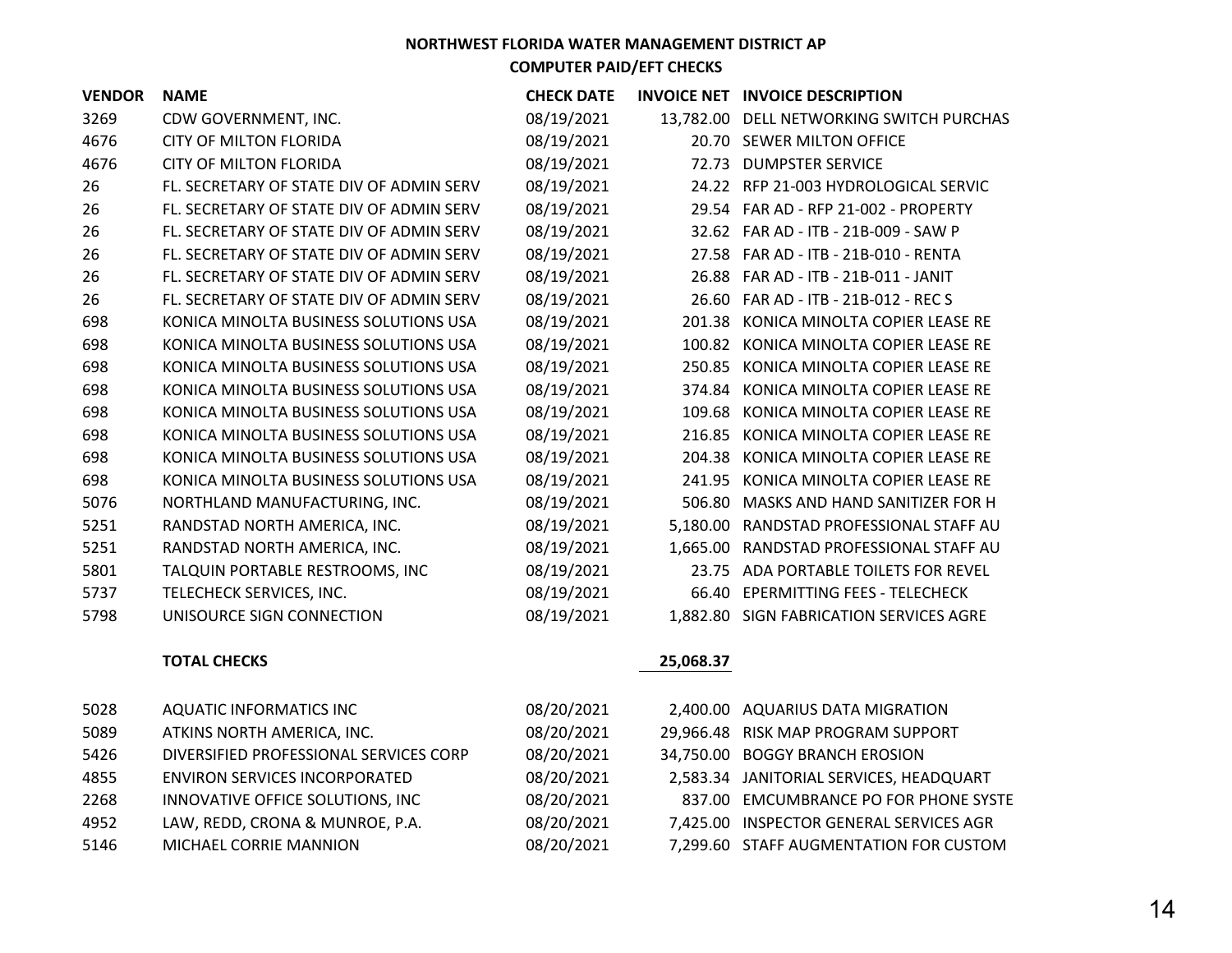### **TOTAL ACH TRANSFER 85,261.42**

| 4605 | PENNINGTON LAW FIRM TRUST ACCOUNT | 08/20/2021 |       | 36,067.05 CLOSING FUNDS FOR PETTY ACQUISITION |
|------|-----------------------------------|------------|-------|-----------------------------------------------|
| 2967 | <b>BANK OF AMERICA</b>            | 08/20/2021 |       | 5.720.93 P-CARD CHARGES                       |
| 2967 | <b>BANK OF AMERICA</b>            | 08/20/2021 |       | 50.00 REG SUNPASS                             |
| 2967 | <b>BANK OF AMERICA</b>            | 08/20/2021 | 9.99  | DIGITAL SUBSCRIPTION TO TALLAH                |
| 2967 | <b>BANK OF AMERICA</b>            | 08/20/2021 | 9.99  | DIGITAL SUBSCRIPTION TO THE GA                |
| 2967 | <b>BANK OF AMERICA</b>            | 08/20/2021 |       | 15.96 DIGITAL NEWSPAPER SUBSCRIPTION          |
| 2967 | <b>BANK OF AMERICA</b>            | 08/20/2021 | 9.99  | DIGITAL NEWSPAPER SUBSCRIPTION                |
| 2967 | <b>BANK OF AMERICA</b>            | 08/20/2021 |       | 15.96 DIGITAL NEWSPAPER SUBSCRIPTION          |
| 2967 | <b>BANK OF AMERICA</b>            | 08/20/2021 |       | 9.99 DIGITAL NEWSPAPER SUBSCRIPTION           |
| 2967 | <b>BANK OF AMERICA</b>            | 08/20/2021 | 25.97 | AMAZON - 3 M TAPE PRIMER FOR S                |
| 2967 | <b>BANK OF AMERICA</b>            | 08/20/2021 |       | 49.60 WIRELESS KEYBOARD/MOUSE FROM A          |
| 2967 | <b>BANK OF AMERICA</b>            | 08/20/2021 |       | 1,078.00 IPADS FOR BOARD MEMBERS - AMAZ       |
| 2967 | <b>BANK OF AMERICA</b>            | 08/20/2021 |       | 39.98 LOGITECH MK270 MOUSE AND KEYBO          |
| 2967 | <b>BANK OF AMERICA</b>            | 08/20/2021 |       | 169.88 HDMI EXTENDER FOR BOARD ROOM           |
|      |                                   |            |       |                                               |

### **TOTAL DIRECT DISBURSEMENTS 43,273.29**

**TOTAL AP 153,603.08**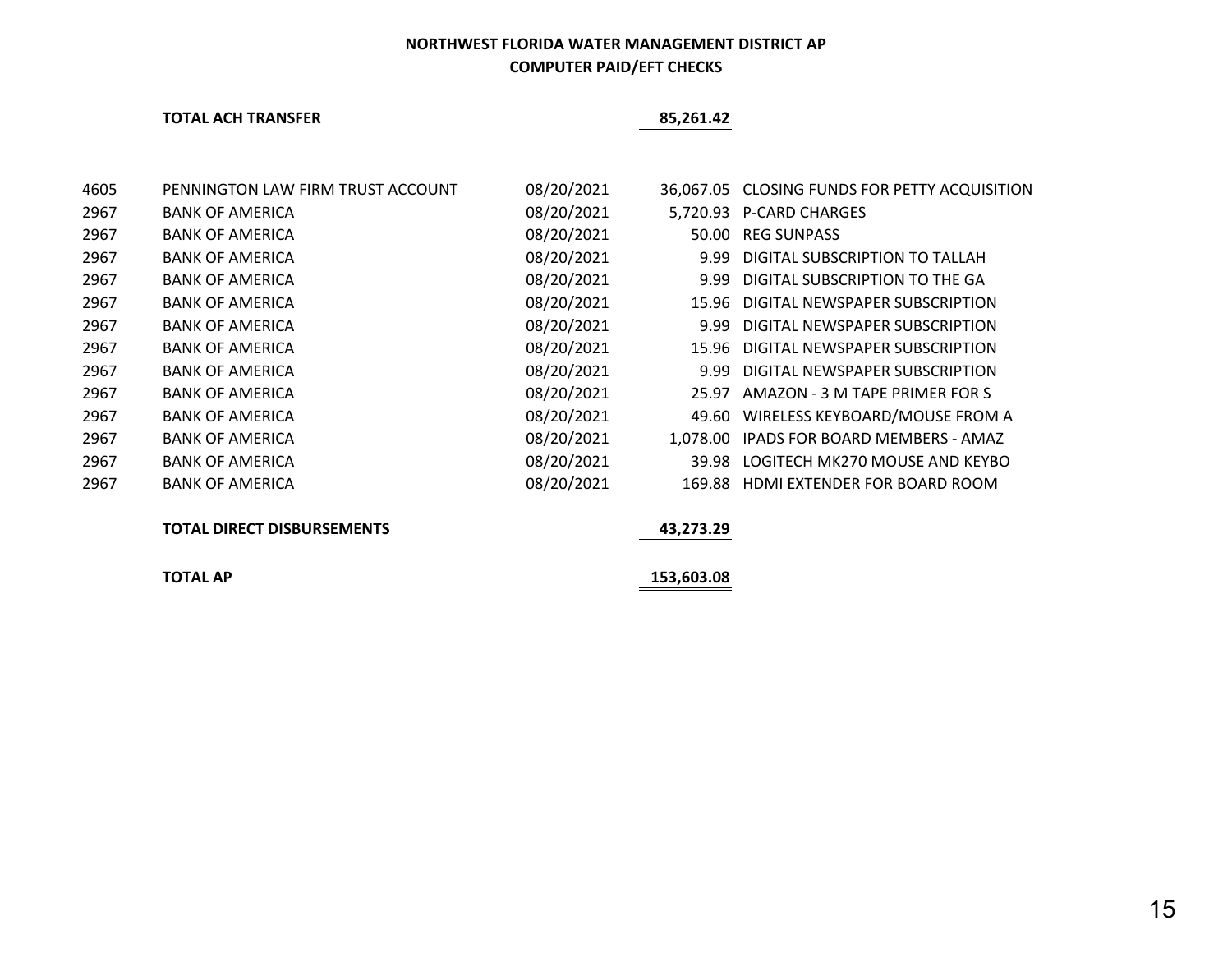| <b>VENDOR</b> | <b>NAME</b>                                 | <b>CHECK DATE</b> |           | INVOICE NET INVOICE DESCRIPTION      |
|---------------|---------------------------------------------|-------------------|-----------|--------------------------------------|
| 4379          | AG SPRAY EQUIPMENT, INC.                    | 08/26/2021        | 330.85    | <b>HERBICIDE SPRAYER AND PARTS</b>   |
| 95            | AT&T                                        | 08/26/2021        | 349.40    | <b>PHONE SERVICE - EFO</b>           |
| 2992          | <b>BANK OF AMERICA</b>                      | 08/26/2021        | 1,047.90  | <b>ACCOUNT ANALYSIS</b>              |
| 2992          | <b>BANK OF AMERICA</b>                      | 08/26/2021        | 445.14    | ONLINE ACCESS TO BANK ACCOUNT        |
| 3113          | RAY GLASS' BATTERIES, INC.                  | 08/26/2021        | 282.98    | WMD1256 REPLACEMENT BATTERIES        |
| 4778          | BENSON'S HEATING AND AIR CONDITIONING, INC. | 08/26/2021        | 375.00    | RUNNING PO FOR MAINTENANCE ON        |
| 3289          | <b>CITY OF TALLAHASSEE</b>                  | 08/26/2021        | 41.13     | ELECTRIC DATA COLLECTION-LAKES       |
| 4888          | <b>ESPOSITO GARDEN CENTER</b>               | 08/26/2021        | 220.93    | <b>REPAIRING FERRIS ZERO TURN AT</b> |
| 2291          | GULF COAST ELECTRIC COOPERATIVE, INC        | 08/26/2021        | 292.60    | <b>ELECTRIC SERVICE - EFO</b>        |
| 5804          | <b>HILLARY SKOWRONSKI</b>                   | 08/26/2021        | 20.41     | REIMBURSEMENT                        |
| 1717          | JACKSON COUNTY PROPERTY APPRAISER           | 08/26/2021        | 604.72    | 4TH QTR FY 20-21                     |
| 62            | PENSACOLA NEWS-JOURNAL                      | 08/26/2021        | 124.18    | WATER USE PERMIT LEGAL AD            |
| 5436          | QUADIENT, INC.                              | 08/26/2021        | 58.00     | SUPPLIES FOR HEADQUARTERS IH 7       |
| 4797          | REBOL - BATTLE & ASSOCIATES, LLC            | 08/26/2021        | 250.00    | REBOL BATTLE TELECHECK REFUND        |
| 523           | SANTA ROSA PRESS GAZETTE                    | 08/26/2021        | 203.80    | WATER USE PERMIT LEGAL AD            |
| 4799          | STAPLES CONTRACT & COMMERCIAL, INC.         | 08/26/2021        | 61.94     | <b>OFFICE SUPPLIES</b>               |
| 5590          | <b>KENNETH N STOUTAMIRE</b>                 | 08/26/2021        | 30,887.68 | AG COST SHARE AGREEMENT              |
| 3593          | UNIVERSAL ENGINEERING SCIENCES, INC         | 08/26/2021        | 2,600.00  | PHASE I ESA OF ANDERSON TRACT        |
| 4626          | WASTE PRO OF FLORIDA, INC                   | 08/26/2021        | 164.10    | SOLID WASTE - HQ                     |
| 4038          | WINDSTREAM COMMUNICATIONS                   | 08/26/2021        | 64.74     | 800 NUMBERS & EFO LONG DISTANCE      |

### **TOTAL CHECKS 38,425.50**

| 5702 | AUTO ALLEY INC                  | 08/27/2021 | 105.37   | RUNNING PO FOR MINOR SERVICE O          |
|------|---------------------------------|------------|----------|-----------------------------------------|
| 5450 | <b>CAITLIN BRONGEL</b>          | 08/27/2021 | 540.00   | TRAVEL REIMBURSEMENT                    |
| 4845 | CALHOUN COUNTY SHERIFF'S OFFICE | 08/27/2021 |          | 2,144.00 LAW ENFORCEMENT - CONTRACT NO  |
| 4807 | <b>WEX BANK</b>                 | 08/27/2021 |          | 11,673.25 FUEL/REPAIRS                  |
| 4807 | <b>WEX BANK</b>                 | 08/27/2021 |          | 1,125.00 WEX TELEMATICS FLEET MANAGEMEN |
| 4807 | <b>WEX BANK</b>                 | 08/27/2021 |          | 25.00 FLEET MANAGEMENT SYSTEM - LAND    |
| 4807 | <b>WEX BANK</b>                 | 08/27/2021 |          | 50.00 WEX TELEMATICS FLEET MANAGEMEN    |
| 2702 | FISH AND WILDLIFE               | 08/27/2021 |          | 2,523.54 LAW ENFORCEMENT-CONTRACT NO. 1 |
| 4479 | <b>FONDRIEST ENVIRONMENTAL</b>  | 08/27/2021 | 8.362.76 | PRODSS MULTIPARAMETER WATER QU          |
| 65   | <b>GADSDEN COUNTY TIMES</b>     | 08/27/2021 | 63.00    | WATER USE PERMIT LEGAL AD               |
|      |                                 |            |          |                                         |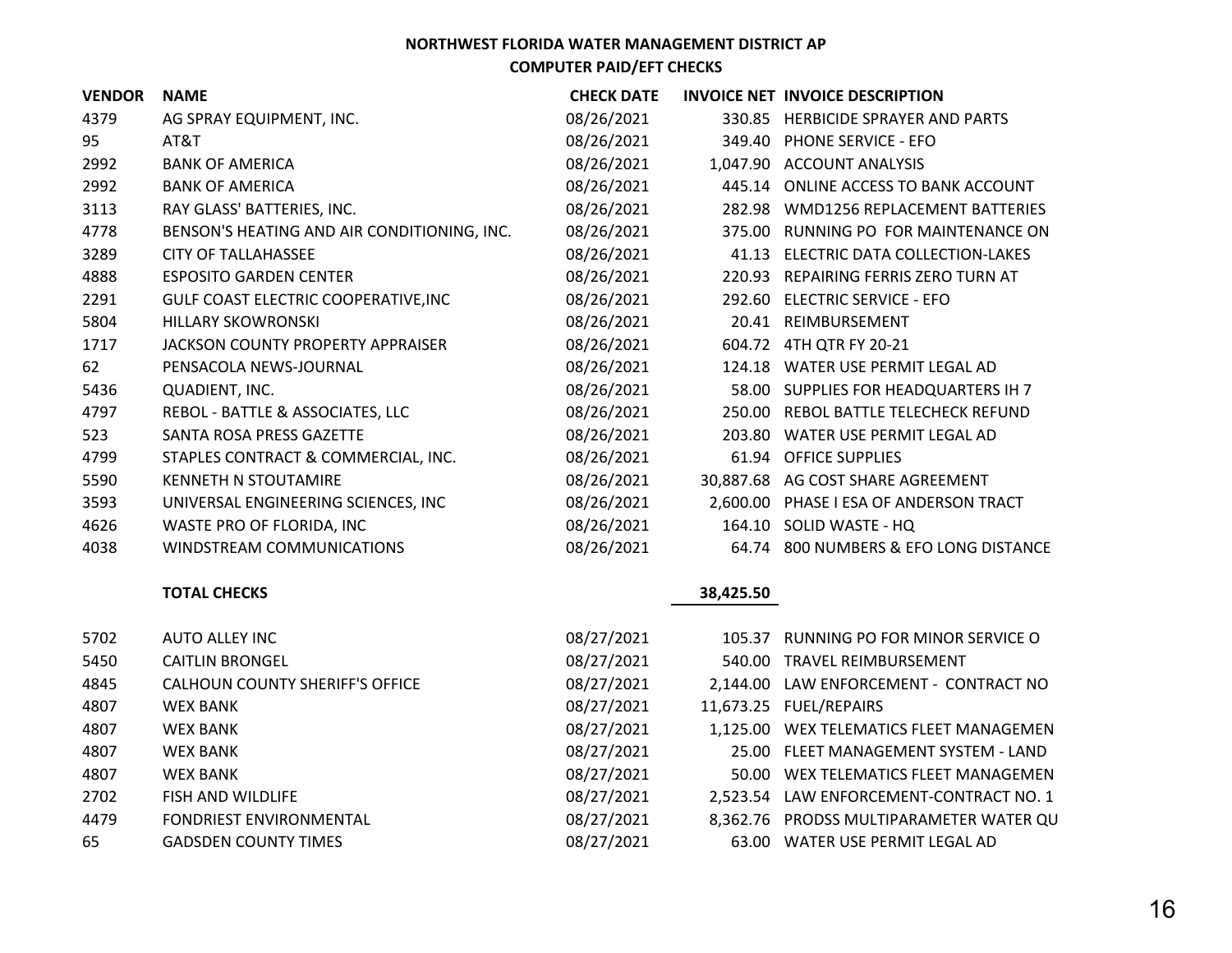| 5489 | <b>CARLOS HERD</b>                        | 08/27/2021 |           | 578.90 TRAVEL REIMBURSEMENT             |
|------|-------------------------------------------|------------|-----------|-----------------------------------------|
| 61   | JACKSON COUNTY FLORIDAN                   | 08/27/2021 |           | 78.25 WATER USE PERMIT LEGAL AD         |
| 3603 | JIM STIDHAM & ASSOCIATES, INC.            | 08/27/2021 |           | 4,220.00 AS NEEDED HYDROLOGICAL SERVICE |
| 3603 | JIM STIDHAM & ASSOCIATES, INC.            | 08/27/2021 |           | 7,048.00 AS NEEDED HYDROLOGICAL SERVICE |
| 3603 | JIM STIDHAM & ASSOCIATES, INC.            | 08/27/2021 |           | 2,896.00 AS NEEDED HYDROLOGICAL SERVICE |
| 5504 | ANDREW JOSLYN                             | 08/27/2021 |           | 867.50 TRAVEL REIMBURSEMENT             |
| 64   | PANAMA CITY NEWS HERALD                   | 08/27/2021 |           | 239.82 WATER USE PERMIT LEGAL AD        |
| 3482 | SANTA ROSA COUNTY LANDFILL                | 08/27/2021 |           | 15.60 SOLID WASTE                       |
| 5475 | LYLE SEIGLER                              | 08/27/2021 |           | 658.28 TRAVEL REIMBURSEMENT             |
| 3698 | THOMAS W. SHEPARD                         | 08/27/2021 |           | 10.66 REIMBURSEMENT                     |
| 2631 | <b>WASHINGTON COUNTY SHERIFF'S OFFICE</b> | 08/27/2021 | 13.917.20 | LAW ENFORCEMENT AND SECURITY            |

### **TOTAL ACH TRANSFER 57,142.13**

### **TOTAL AP 95,567.63**